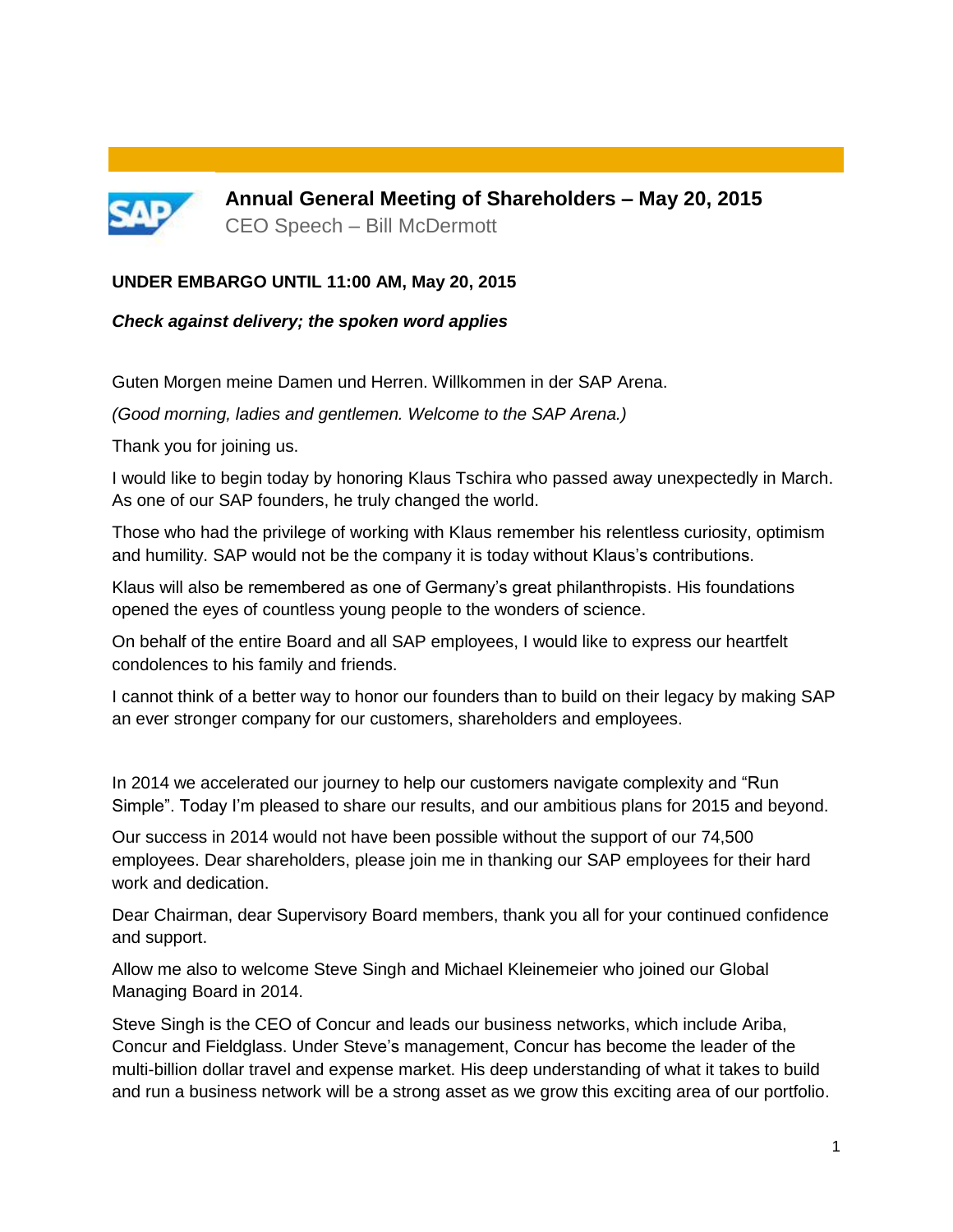Michael Kleinemeier joins the Board as a next step in a distinguished career at SAP. Most recently he led our -Middle and Eastern Europe- region with great success. For years he has been a highly trusted advisor to our customers and partners. He now takes responsibility for SAP Service and Support worldwide, ensuring our offerings meet the ever changing needs of our customers.

Please join me in welcoming them both.

### *Digital Economy*

Ladies and gentlemen, today marks the five year milestone since we set out to reinvent SAP. Many of you will remember that time. SAP was already leading the market in enterprise applications and analytics. We were a solid company, but we didn't take this for granted. Rather, we laid out a bold strategy for growth and innovation, underpinned by a vision to help the world run better and improve people's lives.

It is clear we chose the right path.

As we predicted, the world around us is changing faster than ever.

Today we all recognize how technologies such as the internet and mobile phones have transformed our lives. We can connect with family and friends around the world instantly. We can shop, do our banking or book travel on any device. It is estimated that by 2020 there will be over 60 billion mobile devices in the world. The scale of this change is enormous.

Technology has fundamentally changed what we expect as consumers. Whether applying for a mortgage, filing an insurance claim, checking a home energy bill or buying a new car, we expect services to be easy, personalized and available anywhere. In other words, the consumer rules, and this is changing everything.

Our expectations at work have also changed. We expect the technology we use at work will be as easy and beautiful as the technology we use at home. We want instant access to data, and will no longer tolerate needless complexity in our tools and processes.

What has the impact been on businesses?

Businesses across all industries are racing to meet the changing expectations of their consumers, and of their employees. Those who don't move fast enough risk being disrupted by competitors. Because in every industry, innovative businesses are using technology to reimagine their products and services.

At the heart of this transformation is data. In today's digital economy, technologies such as cloud computing and mobility are connecting people, businesses and things in entirely new ways. To remain competitive all businesses in all industries must transform to become datadriven enterprises, and SAP could not be in a better position to guide them through this change.

We identified these trends early and took decisive action, significantly evolving our portfolio through organic and inorganic innovation. Today we have all the key assets we need to help customers transform and grow.

## *SAP Drives Innovation for Growth*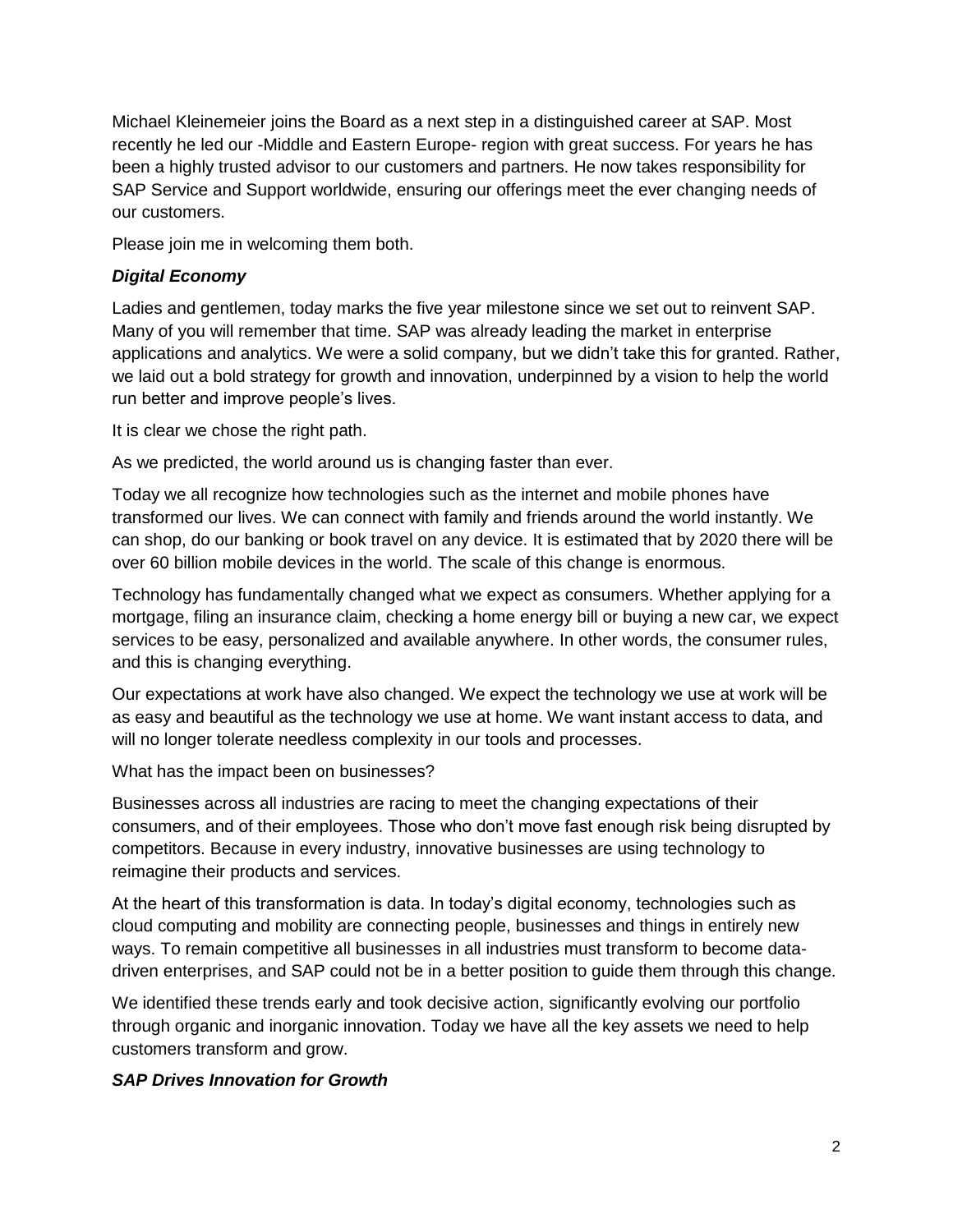We have consistently focused on innovating in three areas – our platform, our applications and our business networks. Let me briefly describe each of these, beginning with the platform.

## *Platform*

For a business to be data driven, it must run on a modern digital data platform.

Five years ago, nobody was talking about a digital data platform as a competitive differentiator for the 21st century. But there was one man who was. His name….Hasso Plattner. With Hasso's vision and the talent of SAP's dedicated software engineers, SAP HANA has become more than just a breakthrough technology platform. It has become a new way to run businesses – from retail to sports to health care and beyond.

What makes SAP HANA so revolutionary?

Let me explain using the simple analogy of an office desk.

When we work at a desk, we keep all the information we need instant access to on the desktop, and everything else organized in filing cabinets nearby.

Conventional computer systems work much in the same way. The information most critical to your applications are stored "in-memory" or "on the top of the desk", and all other data is stored in databases "on hard disks" (you know, like filing cabinets).

Just as it takes you time to pull something out of a filing cabinet, it takes time to move data from the database on a hard disk to where it is needed by an application. In fact, a lot of the programming in traditional SAP applications was written just to manage this.

To make matters worse, in the conventional system, when you want to report on the data, it first needs to be replicated to another system - almost as if you needed to copy all your files and put them in a second filing cabinet.

Let's compare this to SAP HANA.

With SAP HANA, all data is stored "in-memory" – right on the desktop. The filing cabinets are gone. All data is available instantly, with zero response time. Analysis can be done on the live data in real time. The data doesn't need to be replicated and stored multiple times.

Furthermore, SAP HANA stores data far more efficiently, so it takes up far less space. Some customers have been able to reduce the size of their data by a factor of ten – greatly reducing complexity and cost.

From this picture, it is easy to see how revolutionary SAP HANA is, and why conventional systems can't keep up.

So why is speed so important? Think of a local supermarket that gives you discounts to reward your loyalty. Traditionally, they could only send them to you in the mail or give you coupons at the register to use during your next visit.

Today, retailers want to analyze your entire shopping history and give you a personalized discount on your current purchases – while you are still standing at the register. In a world where consumers have more choice and higher demands, these are the kinds of experiences needed to retain their loyalty.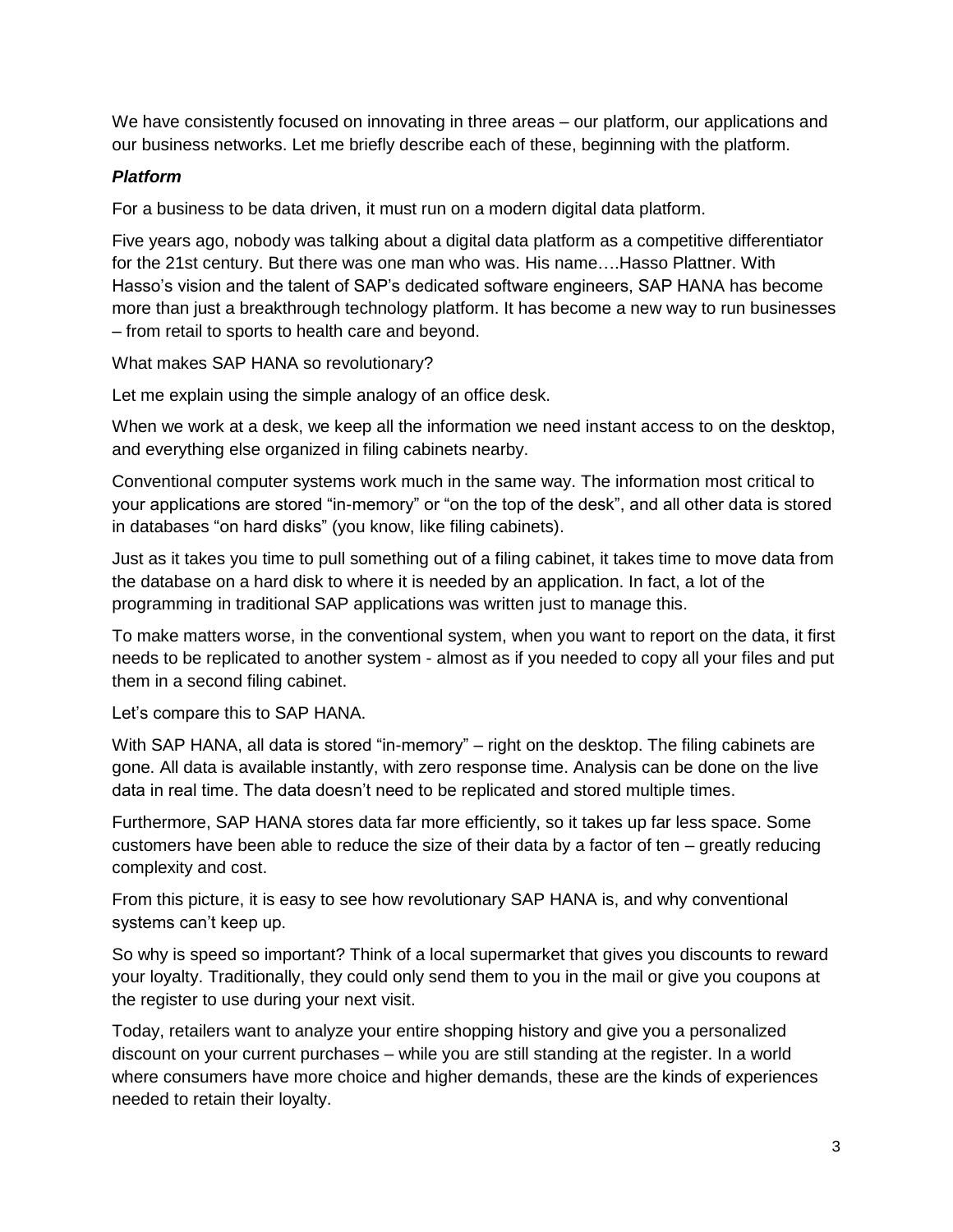Today we have over 6,400 SAP HANA customers, and nearly 2,000 start-ups building applications on SAP HANA. Our momentum continues to build as more and more customers recognize that SAP HANA is key to running a data-driven business.

### *Applications – SAP S/4HANA*

We didn't stop with SAP HANA as a platform. To be a data-driven business, customers also need to digitize their operations, and this requires a new class of applications.

In February this year we launched S/4HANA. We called this our "biggest product announcement in the history of SAP". Let me explain why.

With SAP HANA, we can completely rethink our core applications and create a new Business Suite built for the  $21<sup>st</sup>$  century. Simply put, we are now driving significant innovation in our core business once again.

So what makes S/4HANA different?

First, we have completely removed all the programming that was written to manage the limitations of the past that I talked about earlier. This makes the applications far simpler to deploy and to maintain.

Second, the applications have new and highly valuable capabilities that are only possible with SAP HANA. When all data is available in real time, we can do complex planning, forecasting and simulation – within the application. This makes the applications far more intelligent.

Allow me to give you an example.

It is estimated that retailers of food products collectively lose billions of Euros each year – just because they can't redirect stock to the right stores in time to sell while it is fresh. We recently demonstrated how S/4HANA can use real-time financial and logistics data to automatically simulate the best solution to "the expiring stock issue," and initiate the process to move stock to the correct place quickly, while it is still fresh. This used to be a manual process that involved multiple people and took days. Today the system is intelligent enough to take over this complex analysis, and link it to the transactional system. For our customers, this is game changing.

We have also built a completely new user experience for S/4HANA with SAP Fiori. SAP Fiori is not only a beautiful new UI. We eliminated redundant steps in the interface, making it faster and easier for users to get work done.

Finally, and most importantly, we have made it easy for customers to move to S/4HANA without a complex migration. The data structure of the key parts of the applications remains the same. We've also created the HANA Cloud Platform that allows customers to manage customizations and build new applications, all integrated to S/4HANA.

Furthermore, customers have the choice to run the system on premise or in the cloud - their own cloud, in the SAP cloud or in a partner cloud.

To summarize, S/4HANA is the reinvention of the SAP Business Suite for the 21<sup>st</sup> century. We already see strong demand across all regions, with over 370 customers choosing S/4HANA in Q1, after just eight weeks in the market.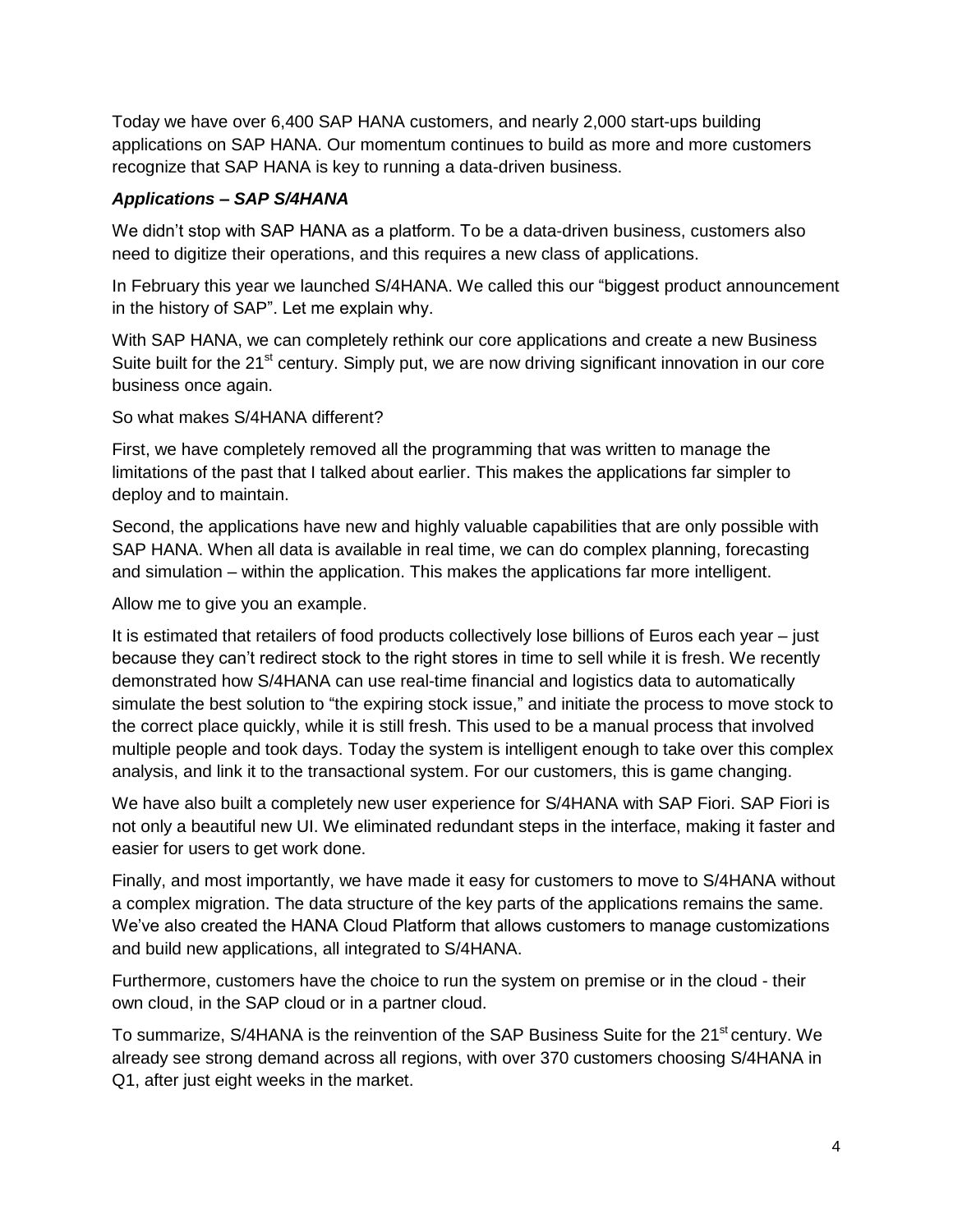Ladies and gentlemen, please join me in thanking all the SAP customers and partners and the members of the SAP development team who made this breakthrough innovation possible.

# *Applications – LOB Cloud Applications*

With SAP HANA and SAP S/4HANA, we have driven significant organic innovation in our core applications, and are leading the way for businesses to transform themselves to data-driven enterprises.

But we recognize that being data-driven alone is not enough. In today's digital economy, businesses must also be seamless. They must do complex things, but make them appear simple. They need to digitize their customer experience, and digitize work for their employees, in order to meet the rapidly changing expectations I outlined earlier.

Let's first look at digitizing the customer experience.

Consumers today expect simple and personalized service. Businesses need a 360 degree view of the customer across all their sales and support channels, so they can deliver a seamless experience wherever a customer is. This is why we acquired hybris. With the combination of hybris and SAP Cloud for Customer, we now offer a full customer engagement and commerce solution on SAP HANA. Our competitors, on the other hand, are still focused on traditional customer relationship management, which is rapidly becoming a commodity. And our investment is paying off big time, with hybris and Cloud for Customer growing in triple digits in 2014.

Next, let's look at how we're digitizing work.

With SuccessFactors, we are the leader in human capital management in the cloud. We now have over 640 customers using our core HR cloud solution, Employee Central. This is nearly twice as many customers as we had just one year ago – and that's just one solution in our strong HR cloud.

We further expanded this portfolio with the acquisition of Fieldglass. Fieldglass makes it simple for companies to manage their contingent or temporary workforce. Today, contingent labor is the fastest-growing labor force in the world, growing 40% a year. By combining SuccessFactors and Fieldglass, we can uniquely offer customers a single view of their total workforce – all in the cloud.

Digitizing work also means making it easier for people to get their jobs done.

In December 2014, SAP acquired Concur Technologies, the leader in the market for travel and expense management. As 84% of Concur's revenues are generated in the United States, we have an exciting opportunity to support their expansion globally. Concur is already seeing the benefits of operating at a global scale with the support of the SAP brand and sales force.

Managing business travel and expenses is a significant challenge for companies worldwide, and a significant pain point for their employees.

Let's take a closer look at how Concur is reimagining the experience of business travel:

#### *Business Network*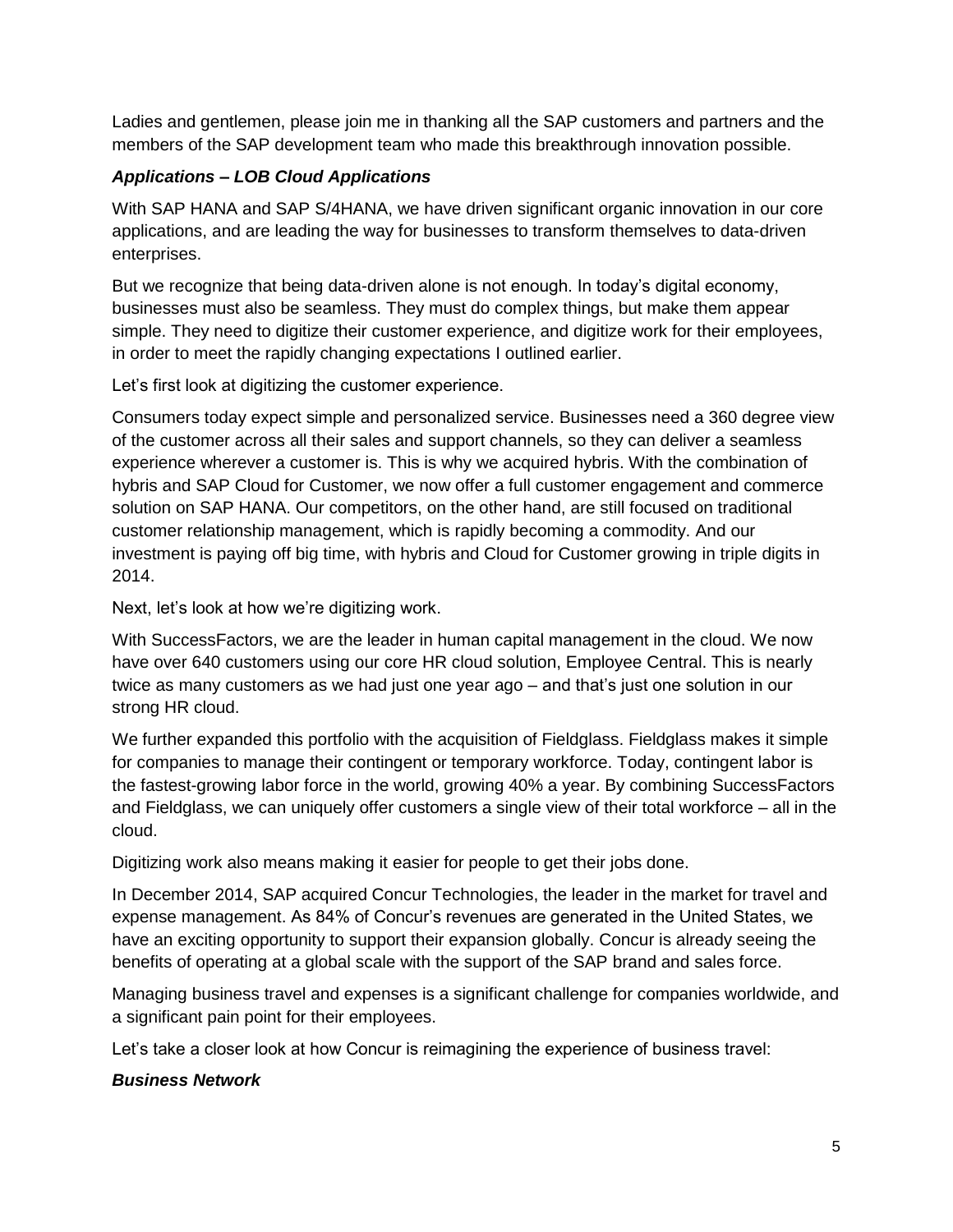We just saw how Concur is connecting businesses that cater to corporate travelers, such as airlines, hotels or car services, enabling them to deliver a seamless experience to their users. This drives customer loyalty, and ultimately higher revenues for all partners in the network.

That brings me to the final pillar of our innovation strategy – the business networks. In order to be seamless, businesses must also be connected.

Ladies and gentlemen, we are the first enterprise software company to spot the unique opportunity of business networks and invest in it at scale. By moving first, we stand to gain a significant advantage.

Why do we believe in this opportunity?

To compete in the digital economy, businesses must look far beyond their own four walls. They cannot scale unless they can collaborate quickly and easily with their partners. Businesses are increasingly collaborating in networks, sharing data securely across all partners in their value chains, improving efficiency and allowing them to deliver services that simply weren't possible before. SAP is enabling this transformation.

That is why we have invested in solutions for all the major spend categories that companies have to manage across a network of partners.

Today SAP owns three business networks that we manage as one group – the Concur network for managing business travel, the Ariba network for materials, and the Fieldglass network for managing temporary workers. We now have 1.8 million connected companies on these networks, transacting more than 750 billion US dollars and we're just getting started.

To summarize, with the investments we have made in our platform, applications and networks, we have all the assets we need to guide our customers through their transformation in the digital economy.

I'd like to share a short video to demonstrate how SAP is giving a local German customer -Kaercher a competitive edge.

#### *2014 Financial Performance vs. Guidance*

Let me now turn to our performance in 2014.

At SAP, we believe that social, environmental and economic performance are all relevant dimensions for measuring a company's results. The integrated report that we publish for you, our shareholders, demonstrates our commitment to integrated thinking.

In 2014 we achieved strong results across all key metrics of our business, both financial and non-financial.

Let me first lead you through our financial results, where we delivered very strong growth in cloud and solid results in our core business.

Note that all figures are non-IFRS. Growth rates are non-IFRS at constant currencies.

Today SAP is the fastest-growing cloud company at scale in the world with close to 80 million users. We set bold targets for cloud subscription and support revenue, and increased them twice throughout the year. We exceeded our guidance with €1.1 billion, which is 45% growth.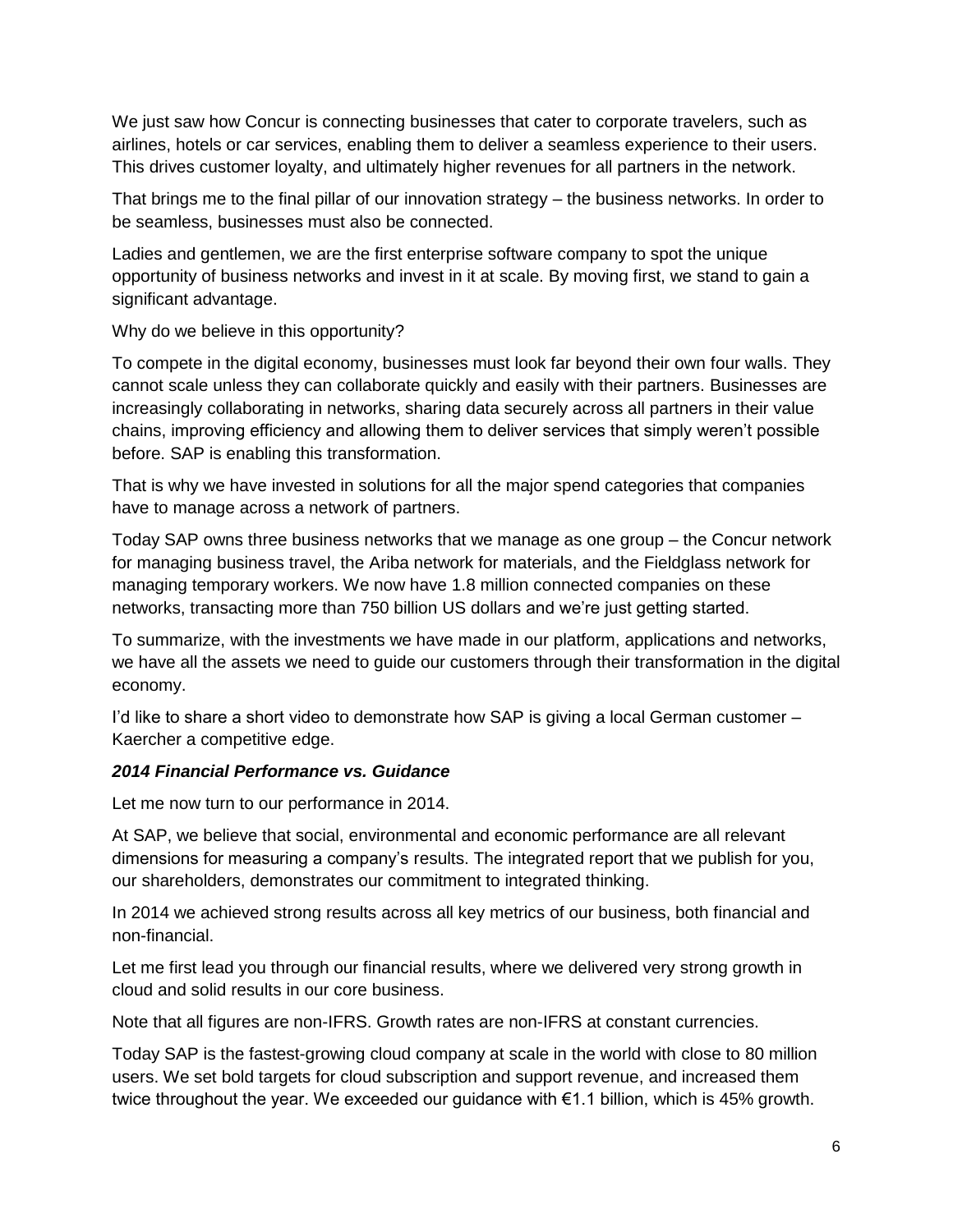We were pleased to see a strong contribution from all regions. Cloud subscription and support revenues grew 39% in the Americas, 57% in EMEA and 60% in APJ.

All the lead indicators point to strong future cloud growth. Backlog increased 82% from 1.2 billion Euros to more than 2.3 billion Euros. This is actually committed business that is not yet invoiced, and therefore is neither shown in deferred nor actual revenues yet.

We also continue to have a stable and growing core business consisting of software license revenue and related support contracts.

Our software revenue growth declined 3% last year, mainly due to weaker emerging markets. Sales in the Ukraine and Russia were impacted by the ongoing crisis in the region. The macroeconomic slowdown in South America impacted sales in Brazil. China saw a slowdown in spending by state-owned enterprises that was felt by the entire IT industry.

Our support business continues to be very stable due to a 97% renewal rate in 2014.

Therefore software and software-related service revenue grew at 7% in line with our guidance.

We were proud to continue to deliver solid growth in our home market, Germany, where total revenue increased 2%, showing that our innovations have sparked interest among existing customers as well as new.

We expanded our operating profit with  $\epsilon$ 5.64 billion, which is 3% growth. We achieved this despite the impact of a higher share of subscription-based cloud revenue, investments in cloud delivery, and the impact of changing customer requirements for services.

Finally, we increased earnings per share by 4%.

Let me briefly mention currency effects. In the past, we have faced currency headwinds due to the strong Euro. However, as exchange rates changed dramatically and the Euro weakened significantly, we have faced a currency tailwind since Q3, 2014. This resulted in a positive currency impact for the full year and we expect to see a currency benefit through the remainder of 2015.

In summary, 2014 was another strong year for SAP. We were able to grow our core business and expand our operating income, while accelerating growth in the cloud. This combination of achievements is unique in our industry and shows that our strategy for innovation and growth is the right one.

## *Cloud: Revenue Models*

Ladies and gentlemen, we are very pleased with the growth of our cloud business in 2014. As our business in the cloud grows, it is important that we are clear on the cloud subscription revenue model, and our three distinct cloud business models. Allow me to briefly address these important points.

Let me begin with the cloud subscription revenue model versus our traditional software license model. In this model, fees are paid annually as a subscription over the term of a contract. We receive less revenue upfront versus the traditional software model where licenses are paid for in one lump sum. However, when we look at the results over time, the cloud model has advantages. The revenues are more predictable because we know in advance the amount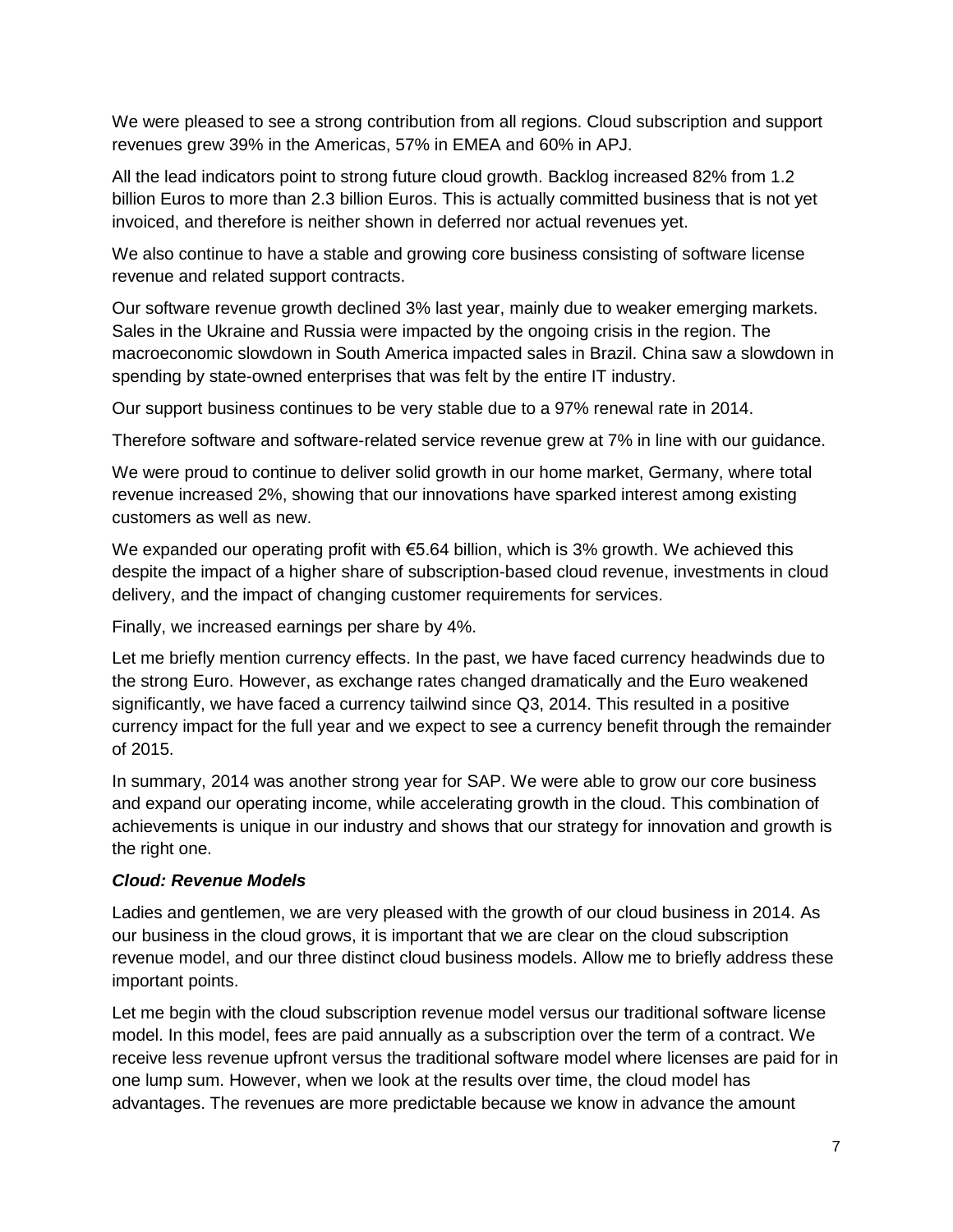customers will pay us annually. This helps us plan more accurately. In addition, cloud deals can become more profitable over time. If you compare the deals in this example, you can see that we break even in revenue after four years and in profit after five years.

On the second topic of our cloud business models, SAP operates three distinct business models in the cloud, offering the customer choice.

First, we have a traditional public cloud business, which runs on a classic subscription model, comparable to traditional cloud vendors. When a customer decides on a solution, no implementation in their IT landscape is required. Instead of a license, the customer pays a ratable fee which is fixed over the contract duration and is billed annually. We see the potential to achieve at least 80% gross margin in this business in the long term.

Second, we have the business networks model that is based on transaction revenues that are billed as the services are used. Once customers join the network, they typically expand their use over time, with more frequent billing in a pay-as-you-go model. Here we see the potential for long-term gross margins similar to the public cloud model.

Finally, we have our private cloud business where we host mission-critical applications as an infrastructure-as-a-service offering. It typically takes five or six months for a customer to go live and for us to be able to start recognizing revenue – whereas in the public cloud model it's often a matter of weeks. Upfront investment is required to build data centers. However, as we expand our customer base and increase efficiencies, we see a potential to reach a long-term gross margin of approximately 40%.

Our private cloud business is critical to supporting our large customers' transition to the cloud. It is also a means of accelerating adoption of SAP HANA and S/4HANA.

We saw very strong cloud revenue growth in 2014, while we made strong investments in our cloud business which had an impact on our cloud gross margin. We are now strongly focused on making each of these business models more efficient and effective to ensure they will contribute to a profitable cloud business.

## *2014 Non-Financial Indicators*

Now turning to our non-financial indicators, I am happy to report in 2014 our most important non-financial metrics also performed strongly. Employee Engagement increased two percentage points to 79%. Our employees clearly told us they're committed to our strategy and direction. Further, Customer Loyalty, as measured by the customer Net Promoter Score, increased to 19.1 from 12.1.

In our integrated report we describe the impact non-financial indicators, such as Employee Engagement and our carbon emissions, have on our operating profit, proving the strong link between these measures and our financial results.

Our integrated approach supports our vision to "help the world run better and improve people's lives." We take sustainability and social responsibility seriously. We delivered on our commitment to power all our data centers and facilities with 100% renewable energy. We also announced that by 2020, 20% of our company car fleet will be electric cars.

Most importantly, we continue to listen closely to our employees.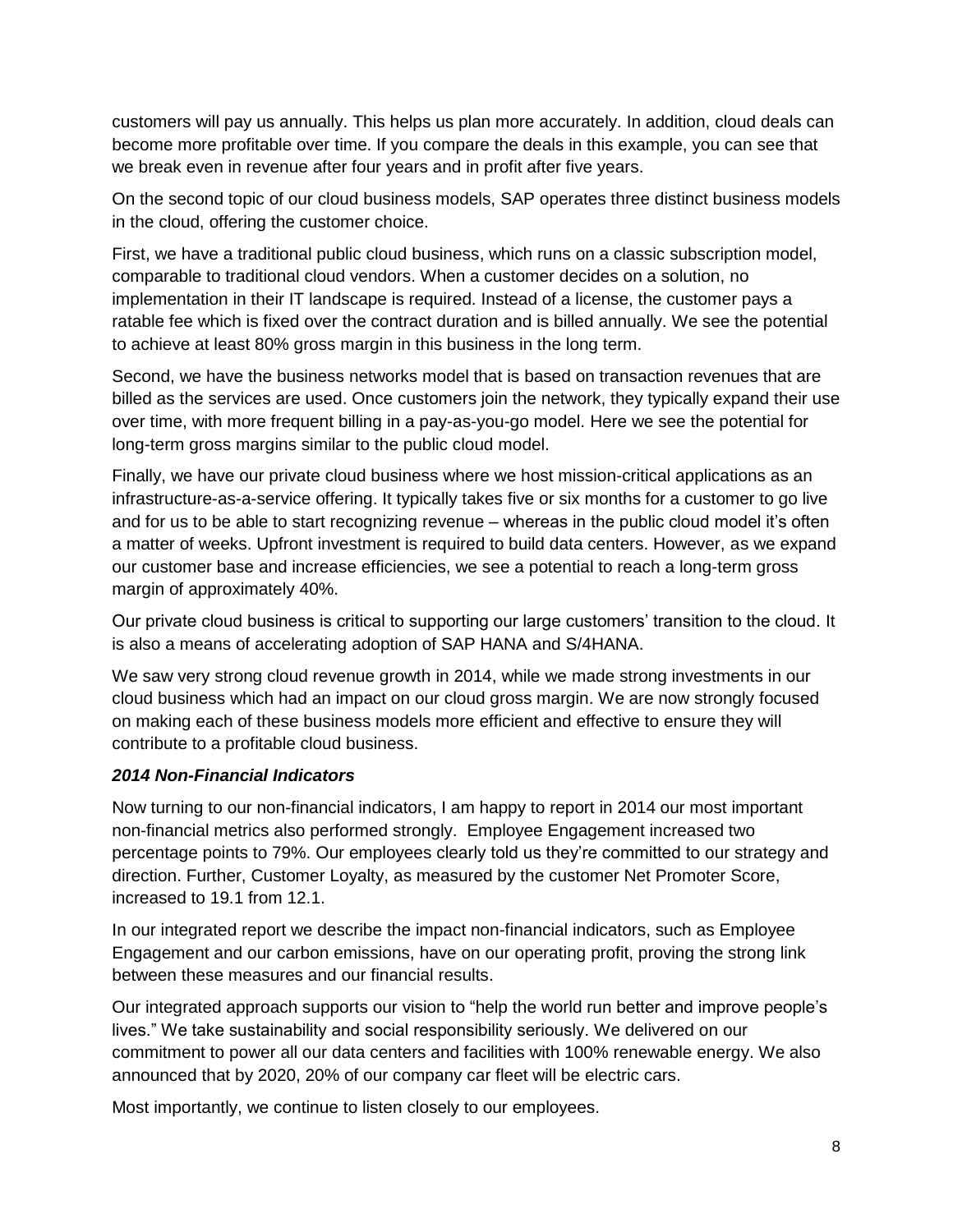While we have many programs focused on our employees, I would like to comment on a few in particular.

We placed increased focus on developing our leaders. We introduced the SAP Leadership Principles as a foundation that connects all leaders at SAP: ensuring customer success, driving simplicity and developing amazing talent. We saw an encouraging increase in our Leadership Trust Index of 18.3 percentage points to 46.8%.

We continue to strive to increase the number of women in leadership roles at SAP. We've already seen an increase from 18% in 2010 to 22.4% at the end of 2014. We aim to have 25% of management positions held by women by 2017. Year-over-year, we added another 102 women to our management team.

To further support progress, we offer executive sponsorships for women and require at least one female candidate to be included on the short list for leadership and key executive positions.

Last year we launched our truly unique diversity program, Autism at Work. Recognizing the valuable abilities that people with autism bring to the workplace, we aim to have 1% of our global workforce represented by people on the autism spectrum by 2020.

Today I'm pleased to share the story of how the program has positively impacted the life of one young man.

We remain deeply committed to developing the unique talents of our people, and believe that a variety of cultures, lifestyles, opinions and interests creates an environment that fosters innovation and happiness.

## *Stock Performance*

Turning now to our stock performance, since 2010 our share price has more than doubled. SAP is a growth company and a strong investment opportunity. This market clearly recognizes our success and supports our strategy. In 2014, a year of business model transition and strong investment, our stock declined 6%. Since January of this year, however, our stock has increased almost 17% as the sentiment in the market recovered and we advanced the execution our strategy.

## *2014 Dividend*

We believe our shareholders should benefit from SAP's profitable growth. For 2014, the Executive Board and the Supervisory Board propose to raise the dividend by 10% to €1.10 per share. This represents a dividend pay-out of approximately €1.3 billion and a pay-out ratio of 40%.

It should be noted that in 2014, we have also updated our dividend policy. The former policy was to distribute more than 30% of profit after tax in dividend. In recent years, the payout has been greater than 35% of profit after tax. Therefore, we are amending our policy increasing our minimum target payout by 5 percentage points to more than 35% of profit after tax.

## *Conclusion*

Please note the following agenda items that you will be asked to vote on in today's meeting.